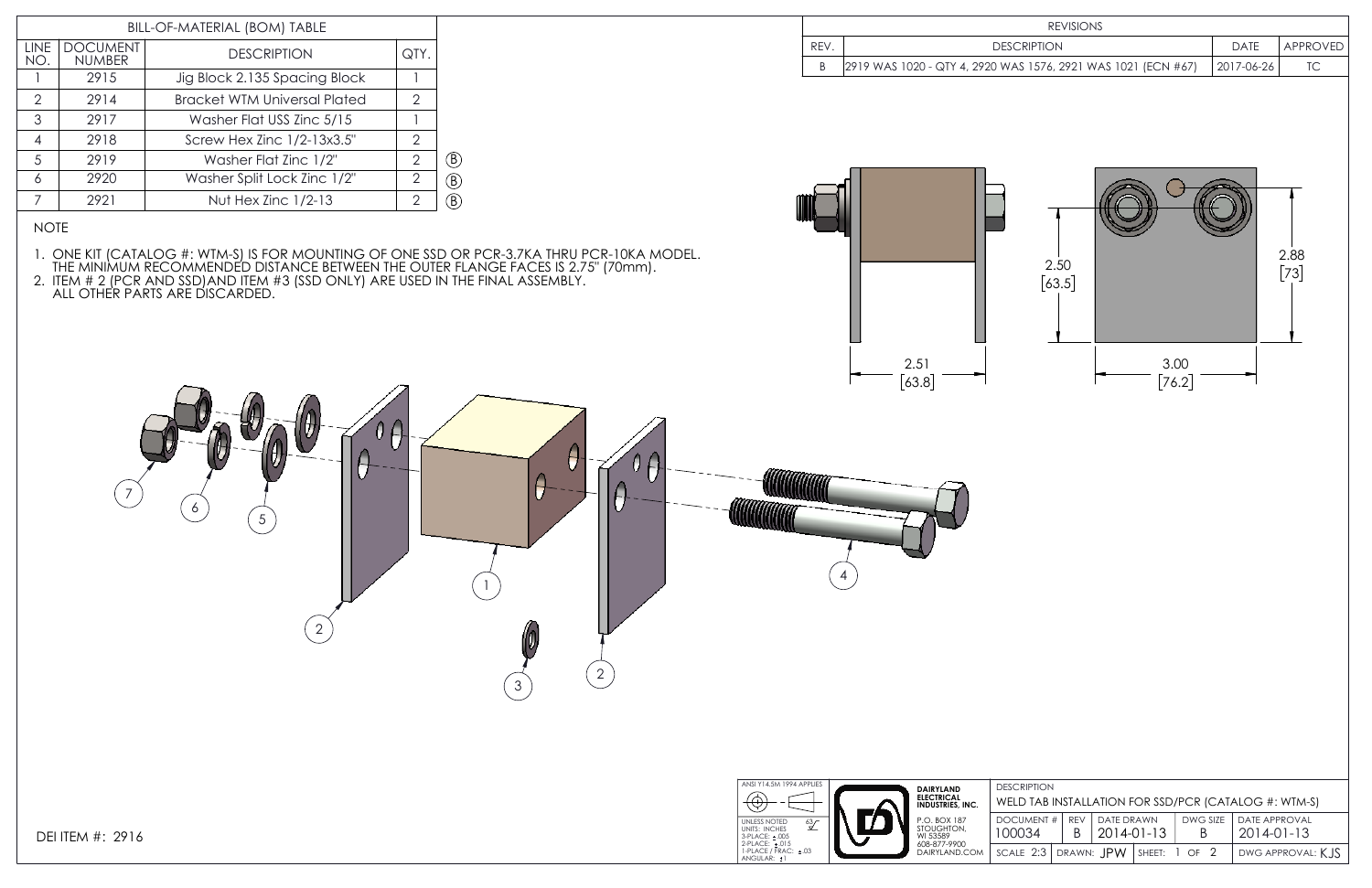

| ELD TABS USING 5/16" STAINLESS<br><b>OVIDED WITH THE SSD</b>        |                                                                                  |            |               |                   |            |  |  |  |
|---------------------------------------------------------------------|----------------------------------------------------------------------------------|------------|---------------|-------------------|------------|--|--|--|
| DESCRIPTION<br>WELD TAB INSTALLATION FOR SSD/PCR (CATALOG #: WTM-S) |                                                                                  |            |               |                   |            |  |  |  |
|                                                                     | DWG SIZE<br><b>DATE APPROVAL</b><br>DOCUMENT#<br><b>DATE DRAWN</b><br><b>REV</b> |            |               |                   |            |  |  |  |
| 100034                                                              | B                                                                                | 2014-01-13 |               | B                 | 2014-01-13 |  |  |  |
| DRAWN: JPW<br>$SCALE$ 1:4                                           |                                                                                  |            | SHEET: 2 OF 2 | DWG APPROVAL: KJS |            |  |  |  |
|                                                                     |                                                                                  |            |               |                   |            |  |  |  |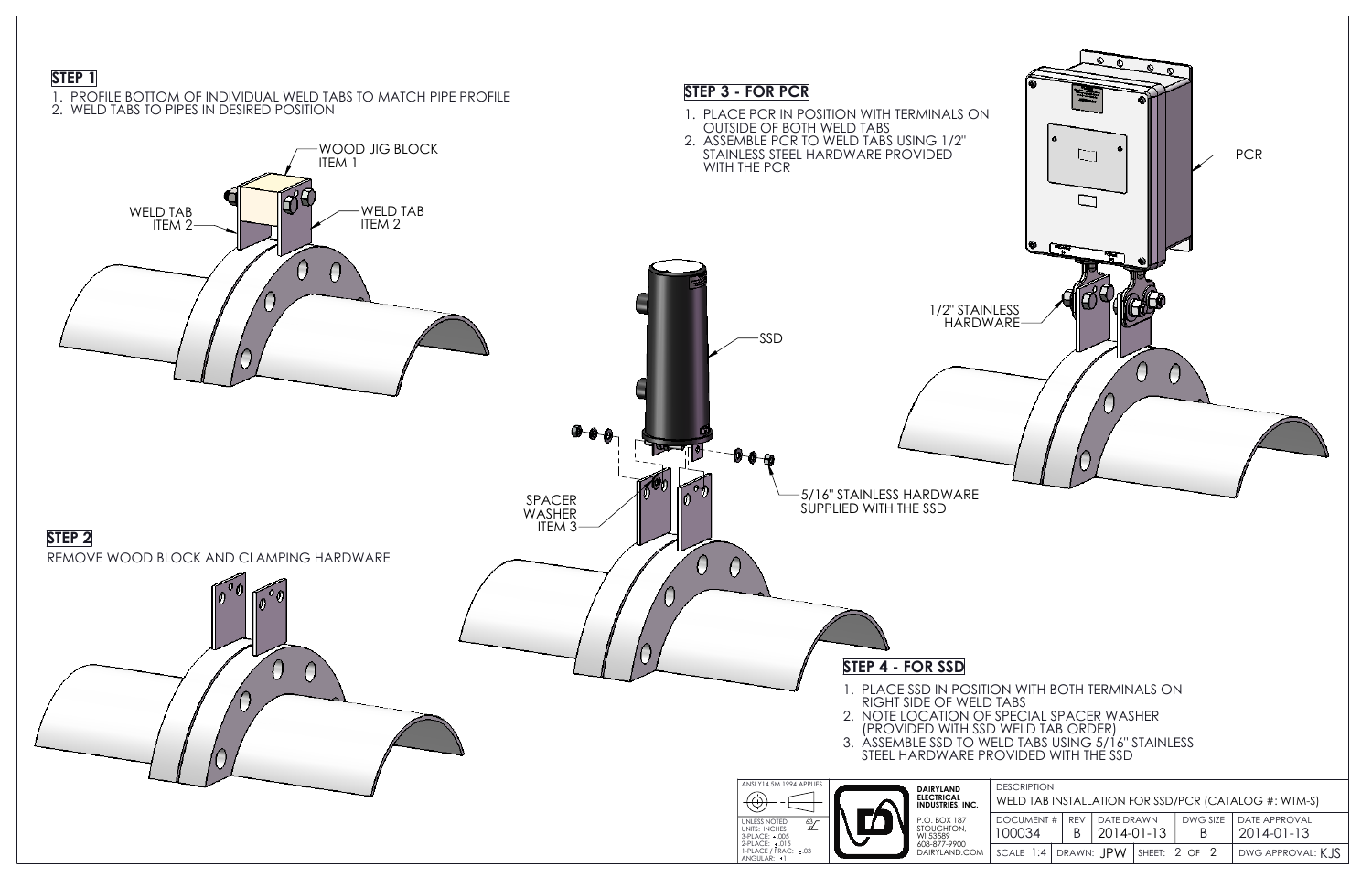1

| REV. | <b>DES</b>                     |
|------|--------------------------------|
|      | 2919 WAS 1020 - QTY 4, 2920 WA |

2

 $0\beta$ 

 $\left(2\right)$ 

θ

## NOTE

1. ONE KIT (CATALOG #: WTM-S-15) IS FOR MOUNTING OF ONE PCR-15KA MODEL. THE MINIMUM RECOMMENDED DISTANCE BETWEEN THE OUTER FLANGE FACES IS 4.75" (121mm).

2. ITEM #2 (QTY:2) IS THE ONLY PART IN THE FINAL ASSEMBLY. ALL OTHER PARTS ARE DISCARDED.

DEI ITEM #: 2953

 $\begin{pmatrix} 6 \end{pmatrix}$   $\begin{pmatrix} 5 \end{pmatrix}$   $\begin{pmatrix} 4 \end{pmatrix}$ 

| BILL-OF-MATERIAL (BOM) TABLE |                                                        |                               |                |    |  |  |
|------------------------------|--------------------------------------------------------|-------------------------------|----------------|----|--|--|
| <b>LINE</b><br>NO.           | <b>DOCUMENT</b><br><b>DESCRIPTION</b><br><b>NUMBER</b> |                               |                |    |  |  |
|                              | 2954                                                   | Jig Block 4.135 Spacing Block |                |    |  |  |
| $\mathcal{P}$                | <b>Bracket WTM Universal Plated</b><br>2914            |                               |                |    |  |  |
| 3                            | Screw Hex Zinc 1/2-13x5.5"<br>2952                     |                               |                |    |  |  |
|                              | 2919                                                   | Washer Flat Zinc 1/2"         | $\overline{2}$ | B) |  |  |
| 5                            | 2920                                                   | Washer Split Lock Zinc 1/2"   | 2              | B) |  |  |
|                              | 2921                                                   | Nut Hex Zinc 1/2-13           | 2              |    |  |  |

|                             | <b>REVISIONS</b>                                                                                                                                                                                                                                                                        |                             |                             |                   |
|-----------------------------|-----------------------------------------------------------------------------------------------------------------------------------------------------------------------------------------------------------------------------------------------------------------------------------------|-----------------------------|-----------------------------|-------------------|
| REV.                        | <b>DESCRIPTION</b>                                                                                                                                                                                                                                                                      |                             | <b>DATE</b>                 | APPROVED          |
| $\sf B$                     | 2919 WAS 1020 - QTY 4, 2920 WAS 1576, 2921 WAS 1021 (ECN #67)                                                                                                                                                                                                                           |                             | 2017-06-26                  | TC                |
|                             | ◯<br>4.51<br>3.00<br>$[76.2]$<br>[114.6]                                                                                                                                                                                                                                                |                             | 2.50<br>$[63.5]$            |                   |
|                             | $\mathfrak{S}$                                                                                                                                                                                                                                                                          |                             |                             |                   |
| PLIES<br>$\frac{3}{2}$<br>3 | <b>DESCRIPTION</b><br><b>DAIRYLAND</b><br>ELECTRICAL<br>INDUSTRIES, INC.<br>WTM-S-15 for PCR-15KA<br><b>DOCUMENT#</b><br>REV<br>DATE DRAWN<br>P.O. BOX 187<br>STOUGHTON,<br>WI 53589<br>608-877-9900<br>DAIRYLAND.COM<br>100036<br>2014-01-13<br>B<br>DRAWN: JPW<br>SCALE 2:3<br>SHEET: | DWG SIZE<br>B<br>$1$ OF $2$ | DATE APPROVAL<br>2014-01-13 | DWG APPROVAL: KJS |